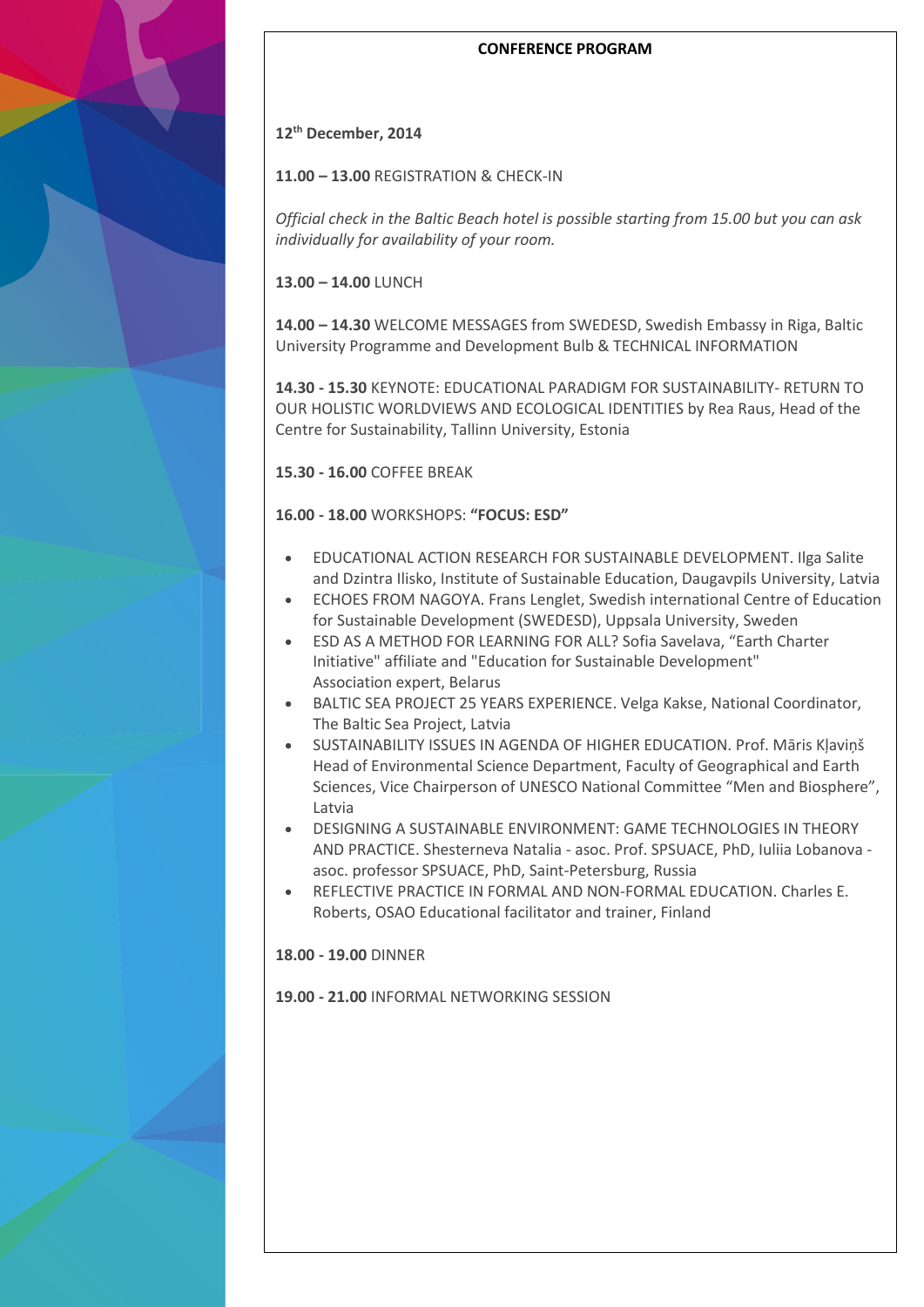#### **CONFERENCE PROGRAM**

# **13th December, 2014**

**8.15 - 8.30** INFORMATION from the organizers

# **8.30 - 10.30** WORKSHOPS **"FOCUS: DIVERSITY"**

- EDUCATION FOR SUSTAINABLE DEVELOPMENT IT'S EVERYONE'S BUSINESS. Dace Helmane, Head of InCSR Sustainability Index, Latvia
- CHILL AND DRILL: CULTURE OF SUSTAINABILITY IN SCHOOL. Emils Rode, Agnija Kazusa and Ieva Moore, winners of the Smart Living Challenge, Latvia
- BRING THE POLITICIANS IN! Tamara Malkova, ICO "Green Dossier", Ukraine
- ROOT CAUSES, WORLDVIEWS AND IDENTITY SHIFT TOWARDS ECOLOGICAL SELF. Rea Raus, Head of the Centre for Sustainability, Tallinn University, Estonia
- CONTENT, METHODS AND COMPETENCES FOR A RAPIDLY CHANGING WORLD. Wolfgang Brunner, Swedish international Centre of Education for Sustainable Development (SWEDESD), Uppsala University, Sweden
- A PATHWAY TO ENTREPRENEURIAL EDUCATIONAL INSTITUTIONS. Diāna Pauna, Pro-Rector, Associate Professor, Stockholm School of Economics in Riga, Latvia
- EKOLIBRIA: A STUDENT-LED ORGANIZATION FOR EDUCATION FOR SUSTAINABLE DEVELOPMENT. Sachiko Ishihara, Tuya Bold and Jesse Schrage, Ekolibria, Sweden

# **10.30 - 11.00** COFFEE BREAK

## **11.00 - 13.00** WORKSHOPS: **"FOCUS: PARTNERSHIPS"**

- CSR EDUCATION FOR COMPANY EXECUTIVES: SPILL OVER OPTIONS? Agnese Alksne, CEO of Corporate Social Responsibility, Latvia
- ESD MATERIALS FOR TEACHERS AND (OTHER) LEARNERS. Paula Lindroos and Sinikka Suomalainen, Baltic University Programme, Finland
- **HOW THE CULTURAL HISTORICAL AND NATURAL HERITAGE IMPACTS THE** SUSTAINABLE DEVELOPMENT OF A PLACE? Agita Līviņa, PhD, Director of Institute of Social, Economic and Humanities Research, Associate professor, Māra Maurīte, Master Student, Faculty of Social Sciences, Vidzeme University of Applied Sciences, Latvia
- LOCALIZING GLOBAL ISSUES: ENVISIONING HOPEFUL FUTURES OF LOCAL COMMUNITIES. Inga Belousa, PhD, Association of Education for Sustainable Development, Latvia
- PROJECT FUNDING FOR INTERNATIONAL COOPERATION IN THE BALTIC SEA REGION. Adi Musabasic and Ann Häger, Swedish Institute, Baltic Sea Unit, Department for International Relations, Sweden
- MEASURING AND EVALUATING SUCCESS IN ESD? Marylin Mehlmann, Head of development and trainin[g Global Action Plan \(GAP\) International,](http://www.globalactionplan.com/) Sweden

**13:00 - 14:00** LUNCH

**14.00 - 15.30** JOINT WORKSHOP: **IDEAS ON THE TABLE** lead by Dmitry Savelav

**15.30 - 16.00** COFFEE BREAK

**16.00 - 19.00** BUS LEAVES FOR LUCIA CONCERT

**19:30 – 20:30** DINNER AT THE HOTEL